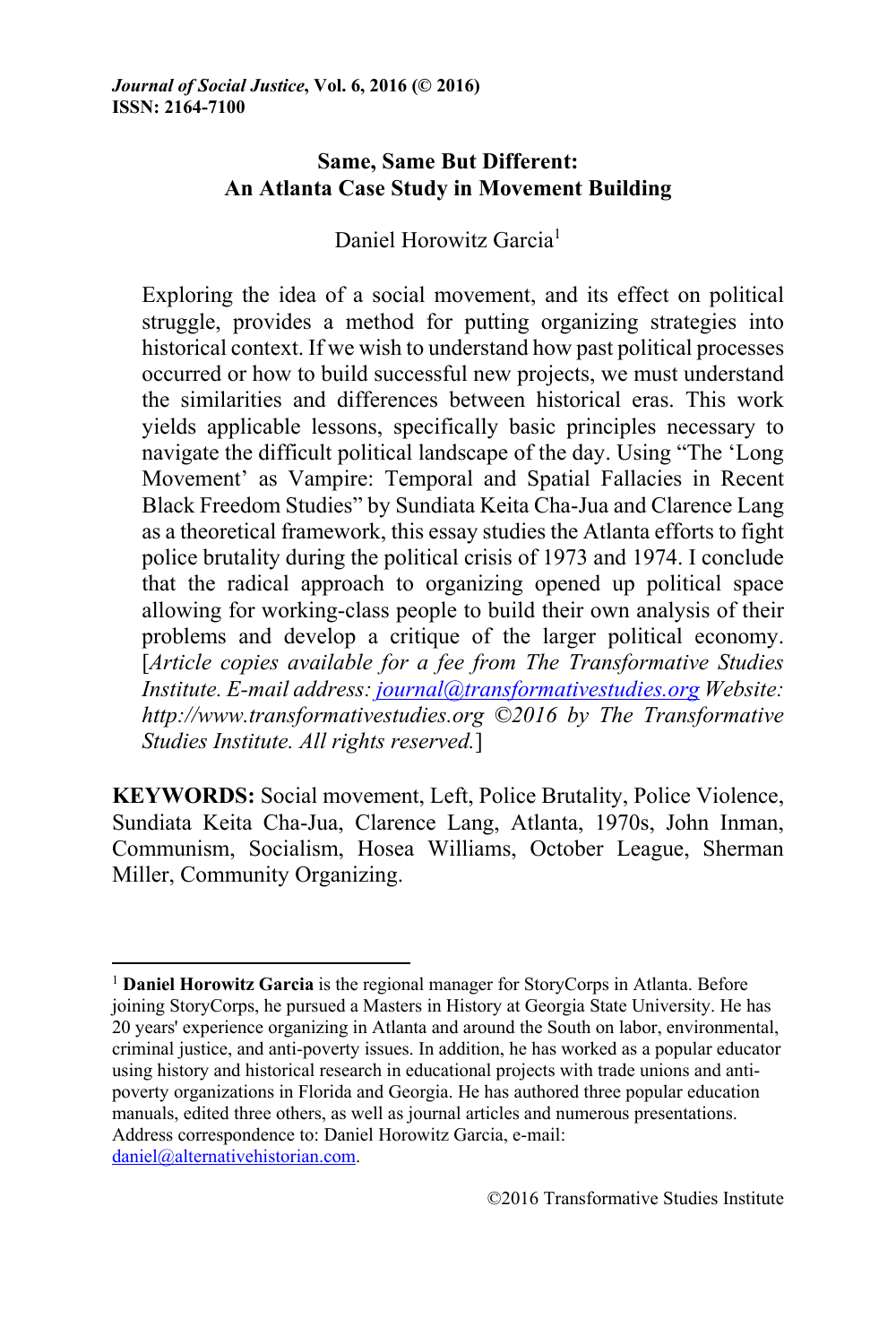In many parts of Southeast Asia people, shopkeepers especially, refer to two items as being alike but with some key differences. If one asks a retailer if the watch is just like a Timex, she may respond with, "Yes. Same-same, but different." One can assume then that the watch is a lot like a Timex, it may function so similarly the differences are difficult to detect, but the watch is not really a Timex. That phrase is also useful in studying political movements. Although people are always in motion, they are not always headed toward the same goal. Many times, they are not even going in the same direction. Those rare times when masses of people do converge can mean astounding things are possible. Apartheid, in Georgia and South Africa, can be brought down. Police can run from angry mothers. Politicians can be forced to tell the truth. These moments are called social movements. They should not be watered down, they should be treated as special and distinct because they are.

If a social movement is important enough to build or study, it should be important enough to define. The fact is that political activity in the sixties was different from activity in seventies and is certainly different than today. Exploring the idea of a social movement, and its effect on political struggle, provides a method for putting organizing strategies into historical context. Good organizing is built on the realities of people's lives, not the wishes and desires of academics and/or activists. If we wish to understand how past political processes occurred or how to build successful new projects, we must understand the similarities and differences between historical eras. This work yields applicable lessons, specifically basic principles necessary to navigate the difficult political landscape of the day. The organizing of 1970s Atlanta provides such lessons. The main one is that organizing works. It may not yield the tangible results of a new law, policy, or time-specific change that historians, journalists, and foundation officers crave, but it does result in a population capable of a political response when few options seem immediately present. Moreover, organizing works particularly well when seen as a way to understand and confront political systems. In short, it is possible to organize against capitalism by organizing around local problems.

As Dan Berger reminds us, the caricature of 1970s activism is one of "fiery black nationalists and violent New Leftists." The reality is that in the seventies radicals were inspired to try new ventures based on their experience in the sixties. Some of these new ventures focused on community organizing in order to place political problems into a larger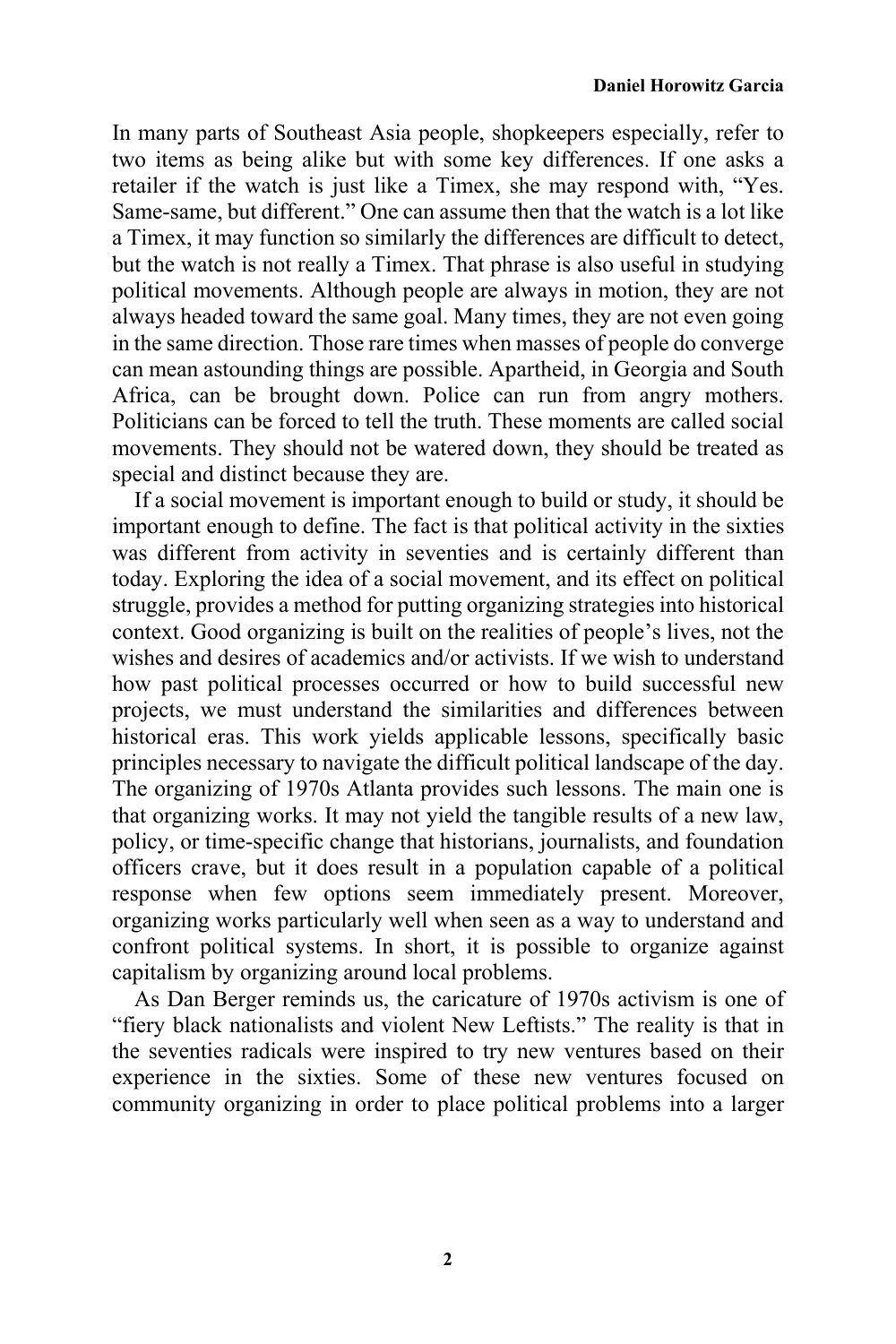#### *Journal of Social Justice*

critique of capitalism.<sup>2</sup> Atlanta in the early seventies was one place where radicals were attempting such a project. The radicals, however, were only one group involved. Liberal, reform-minded organizations were also organizing around the same issues, sometimes in the same neighborhood. Because the differences in the two groups was ideological rather than demographic, both were multi-racial and contained various generations, studying this particular time in this particular city allows us to determine the impact of that ideologically based organizing. But to begin this study requires us to understand how that ideological diversity formed, and that requires an inquiry into the definition of movements.

While it may not make sense to have a rigid idea of social movement, it also does not make sense to not set parameters. I hope to use Atlanta to test the parameters of what constitutes a social movement by using an article that critiques the idea, popular in many historical circles, of the "long civil rights movement." In 2007 Sundiata Keita Cha-Jua and Clarence Lang pointed out the problems with extending the idea of the civil rights movement back before 1945 and beyond 1968. They also believe the struggle of black people does not fit into the standard civil rights narrative of a flurry of activity beginning after World War II, peaking with the Voting Rights Act, and collapsing after the death of Martin Luther King, but they are demanding firmer ideas of what constitutes a movement. In particular they want a distinction between the ideological orientation between one movement and the next. That insistence on ideological distinction is particularly useful in this case study. Using their theoretical tools, I conclude that the 1970s in Atlanta was a transitional time period moving away from the civil rights movement and towards a more radical orientation. This transitional period allowed for a systemic critique of capitalism and a broadening of political vision. I begin with a more in-depth study of Cha-Jua's and Lang's article and give a short history of Atlanta politics, including the political situation in 1973 and 1974. I then examine some of the responses to the string of police killings. Here, I look closely at the work of radical organizations, in particular the October League and the Atlanta Anti-Repression Coalition, and their work alongside reform-minded civil rights groups. Finally, I summarize the legacy of radical organizing in Atlanta.

<sup>2</sup> Dan Berger, "Introduction: Exploding Limits in the 1970s," in *The Hidden 1970s: Histories of Radicalism*. New Brunswick, NJ: Rutgers University Press, 2010. Kindle. location 66.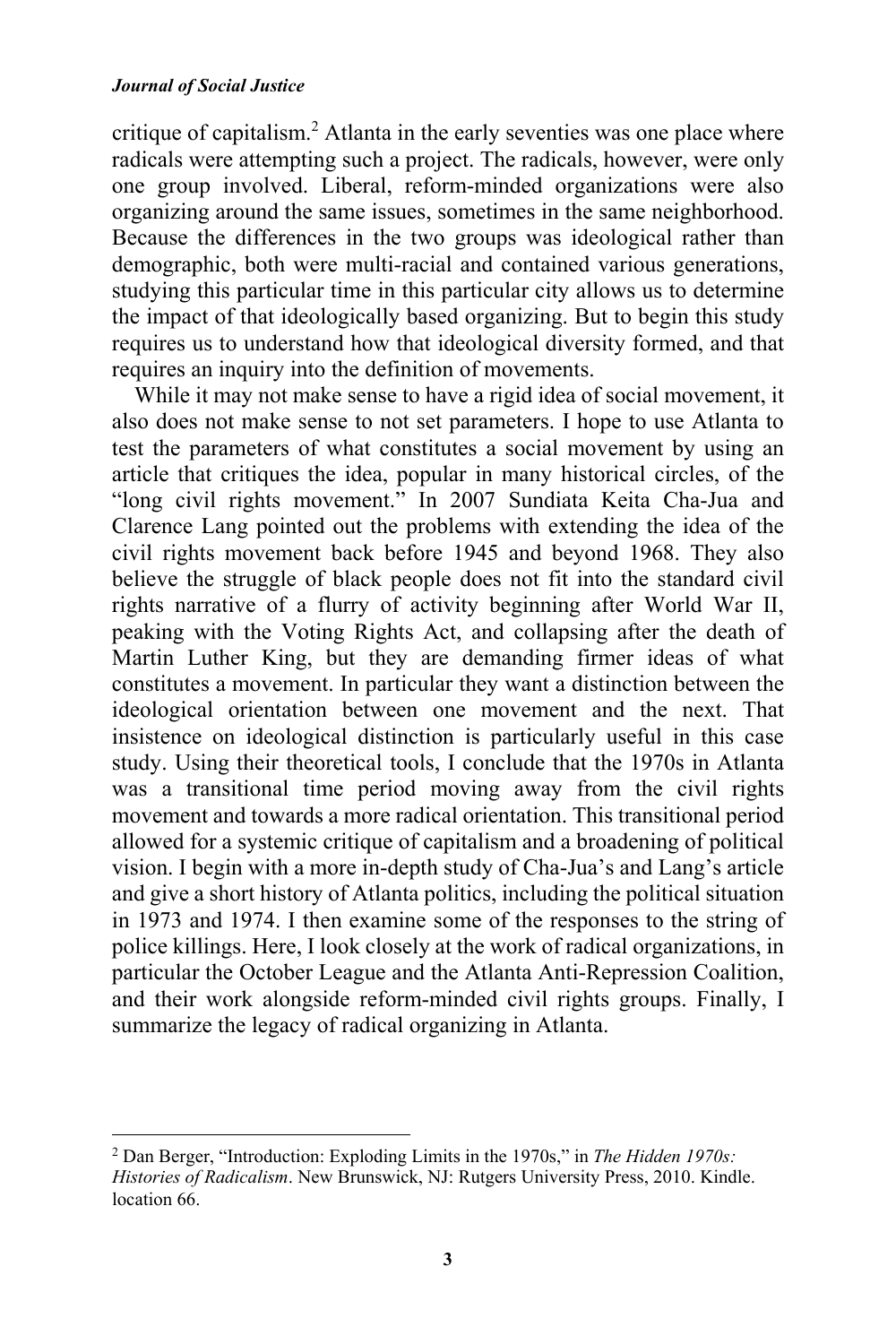### **MOVEMENT?**

Cha-Jua and Lang challenge the idea of a single movement stretching across time. Although their metaphor of a vampire borders on antagonistic, they make the point that a long movement view implies an unchanging struggle without end. The implication relies on an ahistorical story of struggle. Instead Cha-Jua and Lang believe in a long period of black activism, one they call the Black Liberation Movement (BLM). However, they believe the BLM covers periods of social movement, like civil rights, and times outside of such activity. They also believe the BLM covers more than one social movement. They believe Civil Rights and Black Power constitute separate movements and provide an analytical criteria to back up their claim. The authors believe the Long Movement thesis, among other things, "erases conceptual differences" between the movements, such as the distinction between civil rights and black power.<sup>3</sup> For the authors the difference is more than semantic, it is fundamental to understanding where one movement begins and another ends.

Cha-Jua and Lang single out historian Jacquelyn Dowd Hall for critique. They take issue with Hall's use of "'Civil Rights' as the catch-all phrase" since it "minimizes 'Black Power' to simply a militant moment" in civil rights history. The result is that black power is seen only as a set of tactics, and usually connected to violence, or that it is not seen at all and is "suppressed as a specific movement." Pulling from political science and African American history, Cha-Jua and Lang define civil rights as "incorporation in the U.S. polity" and civil society. Black power is a product of black nationalist tradition with an emphasis on "African Americans' distinct cultural ethos." This collapsing of civil rights and black power is possible, say the authors, because scholars do not adequately explain what forms a social movement. Focusing on tactics, such as the false dichotomy of non-violence vs. armed self-defense, does not distinguish black power from civil rights since such methods were deployed in both movements. Instead the authors suggest focusing on differences in ideology, discourse, and long-range objectives.<sup>4</sup>

I am taking Cha-Jua's and Lang's advice seriously. In this essay I look at the ideology, discourse, and long-range objectives of a multiracial group of leftwing activists in Atlanta. Cha-Jua and Lang may question the usefulness of such an endeavor since they argued that anti-communist,

<sup>&</sup>lt;sup>3</sup> Sundiata Keita Cha-Jua and Clarence Lang, "The "Long Movement" as Vampire: Temporal and Spatial Fallacies in Recent Black Freedom Studies," *The Journal of* 

*African American History* 92, no. 2 (2007): 265-266. 4 Cha-Jua and Lang: 271-274.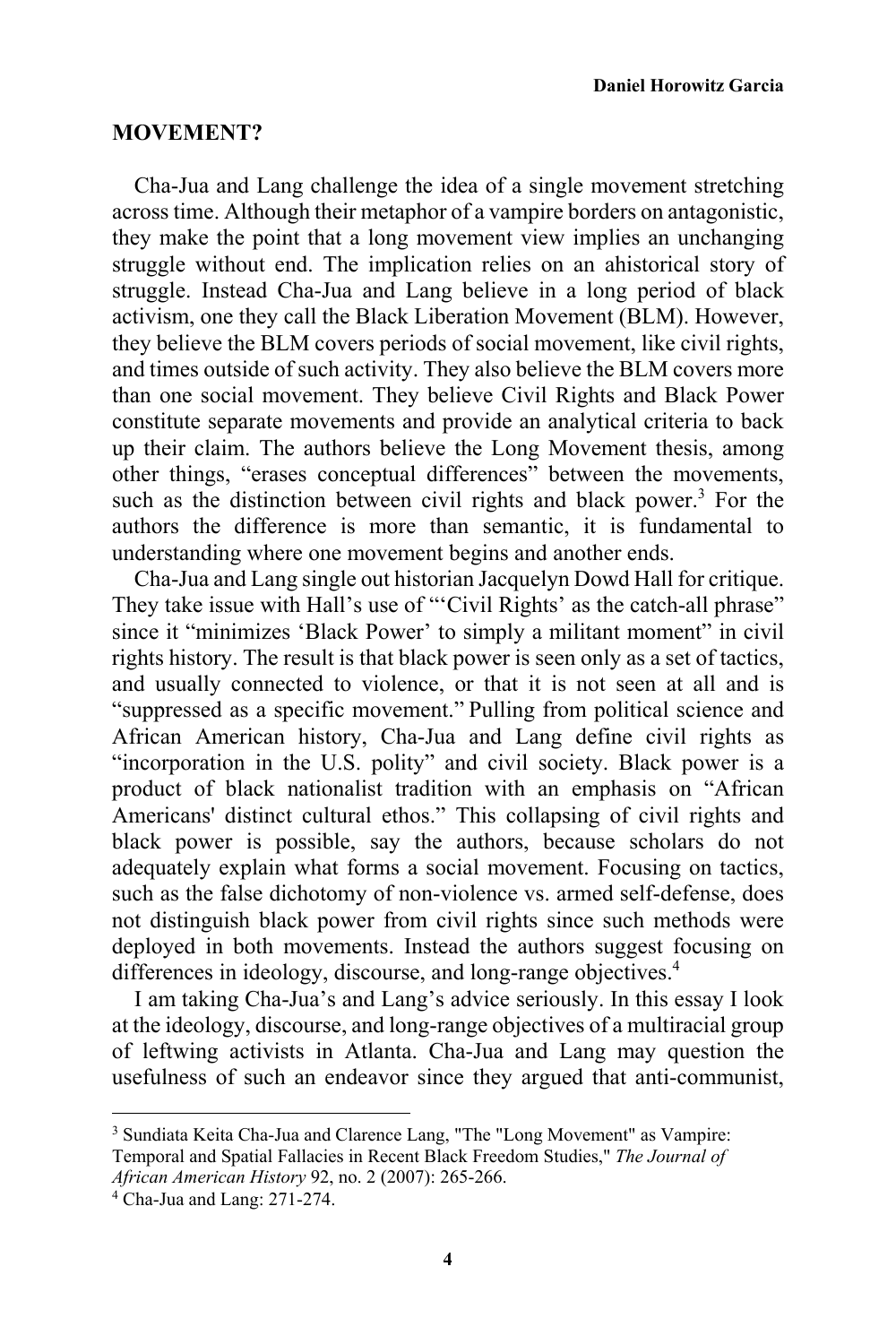state repression "effectively smashed" most radical black nationalist organizations and the rest "became shadows of their former selves."<sup>5</sup> However, I believe a closer inspection shows that individuals in these groupings were able to adapt to changing conditions even as the organizations did not, and these adaptations allowed organizing to flourish. Both the Long Movement narrative and Cha-Jua's and Lang's critique hold that by the early 1970s black nationalism was the dominant framework for black organizing. I want to emphasize the importance of organizing in that ideology. Cha-Jua and Lang acknowledge that many of the black nationalist organizations merged with "new communist" groups. The experience of black and white working-class activists organizing on not just a radical anti-capitalists basis, but one that centered the oppression of black people is worth studying. Atlanta in 1973 and 1974, as deeply flawed and short-lived as it was, is an example of such an experience.

In addition to the growing dissimilarity in orientation, this period also highlights the different approaches to leadership. Historian Stephen Tuck relates a story of welfare mothers meeting with Martin Luther King and questioning whether the proposed Poor People's Campaign would meet their needs. This example, from 1968, shows the rise of working-class black people in leadership positions, a phenomenon that grows into and throughout the 1970s. Tuck's observation that the seventies was a time of proliferation rather than fragmentation helps to put the work of groups with such differing ideologies into historical context.<sup>6</sup>

## **THE POLITICAL HISTORY**

In 1973 Atlanta was a city on fire. Demonstrations were an almost daily occurrence. There had been strikes at two hospitals, a nursing home, the Nabisco plant, Sears retail stores and a warehouse, and the Mead Corp. The Mead strike was a successful wildcat strike against both the company and the union, accused of collaborating in discriminating against black workers.<sup>7</sup> The strike also solidified the reputation of the October League (OL), a communist organization that saw the strike wave as a sign to send organizers into factories. However, the OL was not only organizing within

<sup>5</sup> Cha-Jua and Lang: 272.

<sup>6</sup> Stephen Tuck, "'We Are Taking up Where the Movement of the 1960s Left Off': The Proliferation and Power of African American Protest During the 1970s," *Journal of Contemporary History* 43, no. 4 (2008): 640, 647.<br><sup>7</sup> For an in-depth study of the strike consult Monica Waugh-Benton, "Strike Fever: Labor

Unrest, Civil Rights and the Left in Atlanta, 1972" (M.A. thesis, Georgia State University, 2006).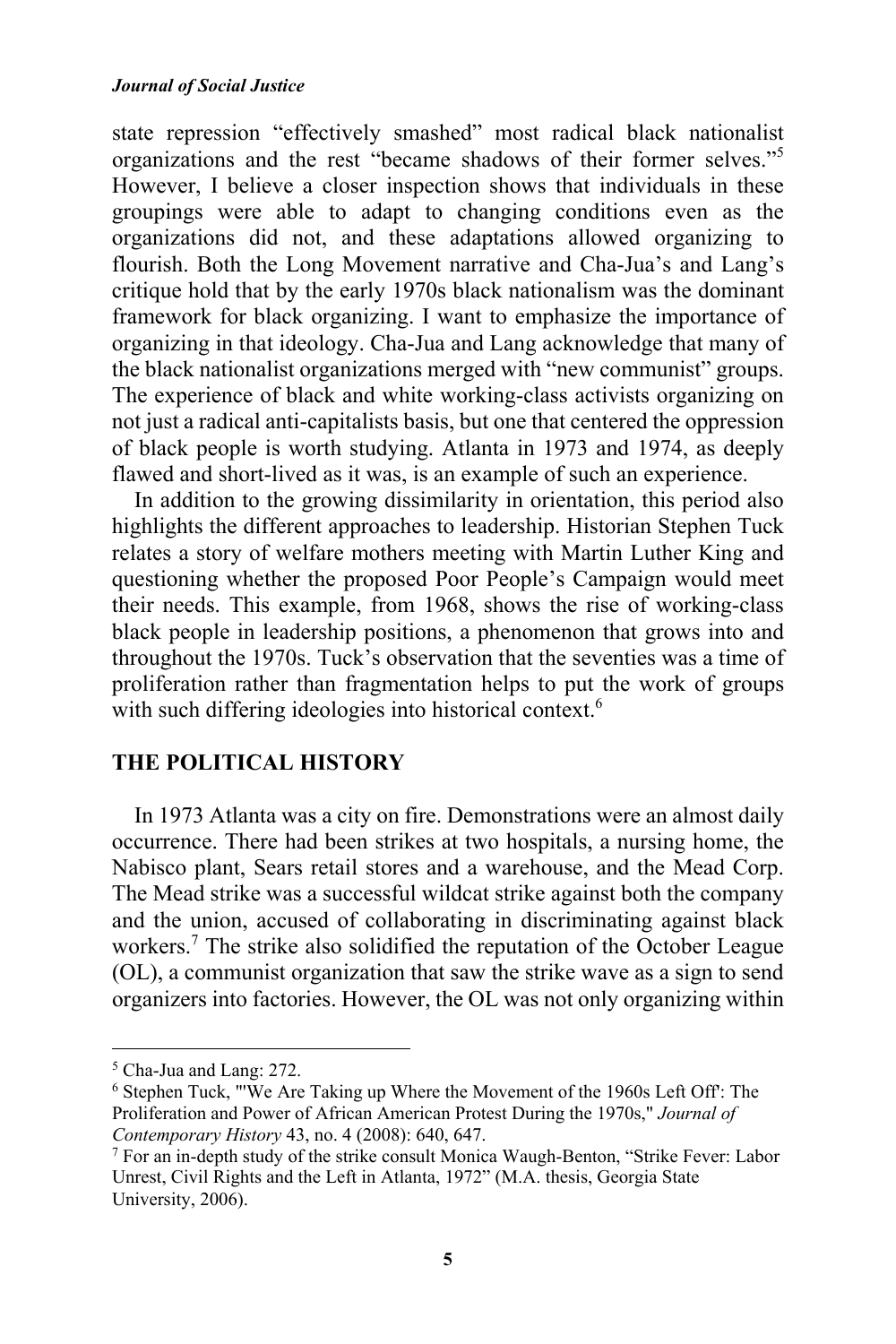local plants. Like other leftists in the city the organization was involved in local community struggles as well. In 1973 and 1974 a main concern in Atlanta's black community was crime and the police. The city's police department killed 23 black people in 19 months beginning in  $1973$ <sup>8</sup>. That same year Atlanta had more murders per capita than any other city in the U.S. To add to this volatile mix the city's almost century-old political system, termed a "community power structure" by one sociologist,<sup>9</sup> had collapsed. The behind-the-scenes business elite, white and black, who had controlled policy making were being openly challenged. To understand the impact of this change, it is necessary to understand how this process functioned.

Beginning in the 1930s, voter registration drives in the city slowly increased the power of the black vote as a bloc. However, the power of this bloc was limited. Georgia, one of the first states to attack Reconstruction after the Civil War, was also one of the first states to introduce the poll tax in 1868. That same year the state established the white primary, barring blacks from voting in the Democratic Party primaries where most elections were contested. The 1877 state constitution, created after the final defeat of the Reconstruction government, established the poll tax as cumulative. This meant that in order to vote a citizen would have to pay taxes for each year since reaching voting age. This framework of political obstacles kept black voter registration at low levels for decades.<sup>10</sup>

Despite this narrow political maneuvering room, Atlanta's black community was able to win some material gains. Although the white primary meant that African Americans could not vote for most candidates, they could vote in general or special elections. In 1919 and 1921, African Americans voted against and defeated two referenda on school bonds because no funds were dedicated for the black community. After the vote negotiations between city officials and African American leaders led to a reapportionment of the bond monies and the referenda were passed.<sup>11</sup> This dynamic of a black elite negotiating with white political officials set the stage for the city in dealings on racial politics. As late as 1962 the same

<sup>8</sup> Mack H. Jones, "Black Political Empowerment in Atlanta: Myth and Reality," *Annals of the American Academy of Political and Social Science* 439, no. (1978): 109.<br><sup>9</sup> Kevin Michael Kruse, *White Flight: Atlanta and the Making of Modern Conservatism*,

Politics and Society in Twentieth-Century America (Princeton, N.J.: Princeton University Press, 2005).

<sup>10</sup> David Andrew Harmon, *Beneath the Image of the Civil Rights Movement and Race Relations: Atlanta, Georgia, 1946-1981*, Studies in African American History and Culture (New York: Garland Pub., 1996), 9, 13-14.

<sup>11</sup> Harmon, 13.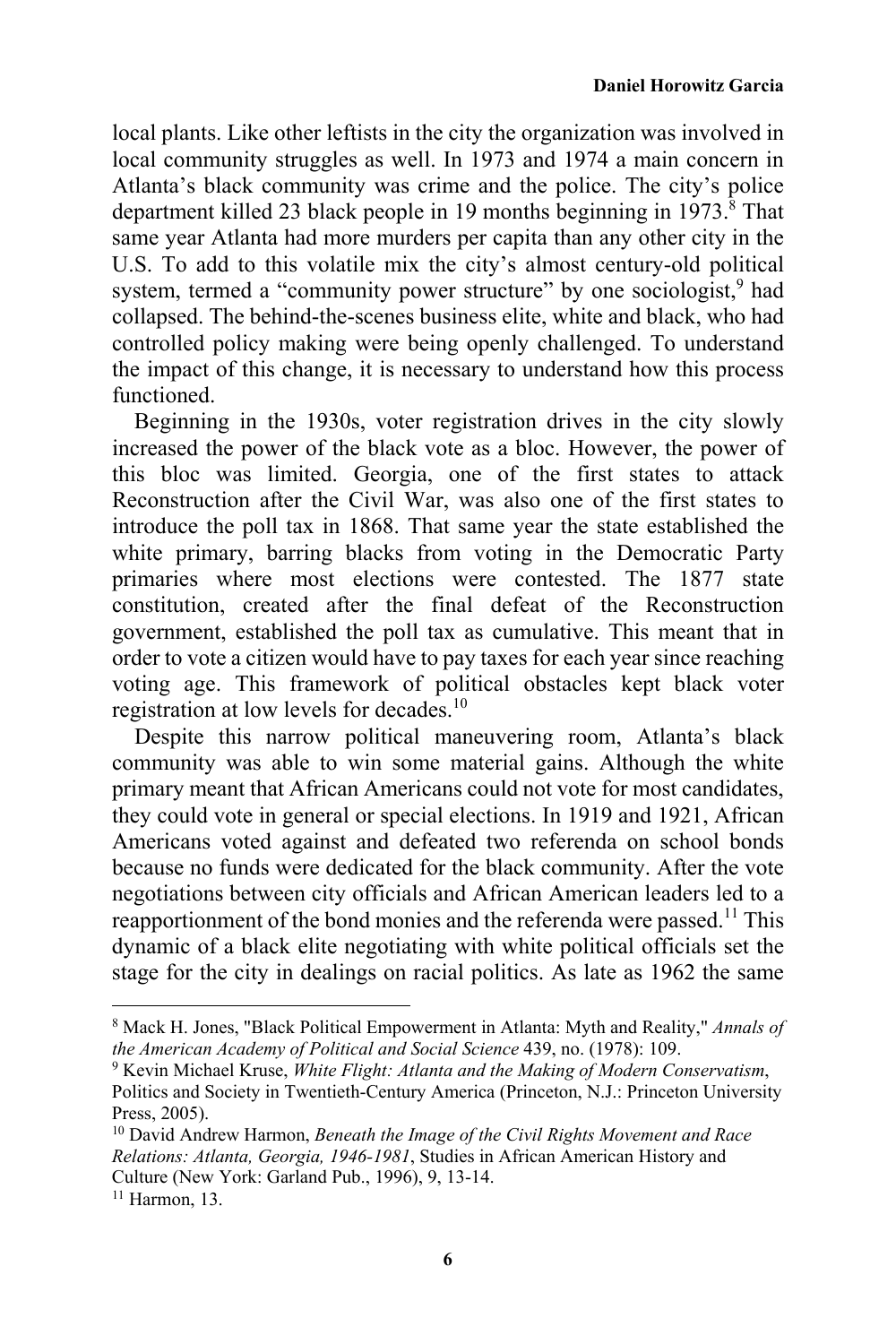strategy was used when an \$80 million municipal bond, one that did not include funds for black neighborhoods, was rejected. When Mayor Ivan Allen modified the bonds, they passed with overwhelming black support.<sup>12</sup>

In the 1940s voting reforms led to increased voter participation by African Americans. Georgia ended the poll tax in 1945 and lowered the voting age to 18. In 1946 the U.S. Supreme Court declared the white primary unconstitutional. The political realignment of the 1930s meant that black Atlanta was no longer a Republican Party stronghold. African-Americans began lining up behind the Democratic Party. While the reforms and realignment increased black voter participation, it did not fundamentally change the nature of that participation. A moderate, black elite still served as gatekeepers and intermediaries between the black working class and the white political establishment. In 1945 the United Negro Veterans Organization led a demonstration calling for the hiring of black police officers. The *Atlanta Daily World*, the leading black newspaper in the city, condemned the march. Specifically, the paper ridiculed the participation of the black masses, believing change came from a "practical education plan."13 This was a plan devised and implemented by the black elite. The job of the masses was to register to vote, and to vote for whoever was called for in the education plan.

David Andrew Harmon's analysis of the black political leadership of this period suggests they were dedicated to working within the system of segregation for gradual reforms that did not challenge that system as a whole. Bound by "existing racial attitudes and political realities," black leadership relied on popular tactics, like rallies and mass meetings, only to "build support for decisions already made or for opponents to constructively vent [black working class] frustrations."14 This strategy was so gradual that frustration regularly needed venting. Harmon points out that while Atlanta did eventually hire black police officers in the late 1940s the issue had been under negotiation for 60 years. In 1973 that frustration was focused on Chief John Inman and his heavy-handed policing tactics. However, the rise of various ideological forces, including black nationalism and new communist groups, meant that black elites could no longer completely control the actions of the black working class. They

<sup>12</sup> Winston A. Grady-Willis, *Challenging U.S. Apartheid: Atlanta and Black Struggles for Human Rights, 1960-1977* (Durham: Duke University Press, 2006), 38. <sup>13</sup> Harmon, 24, 27-28.

<sup>14</sup> Harmon, 34-35.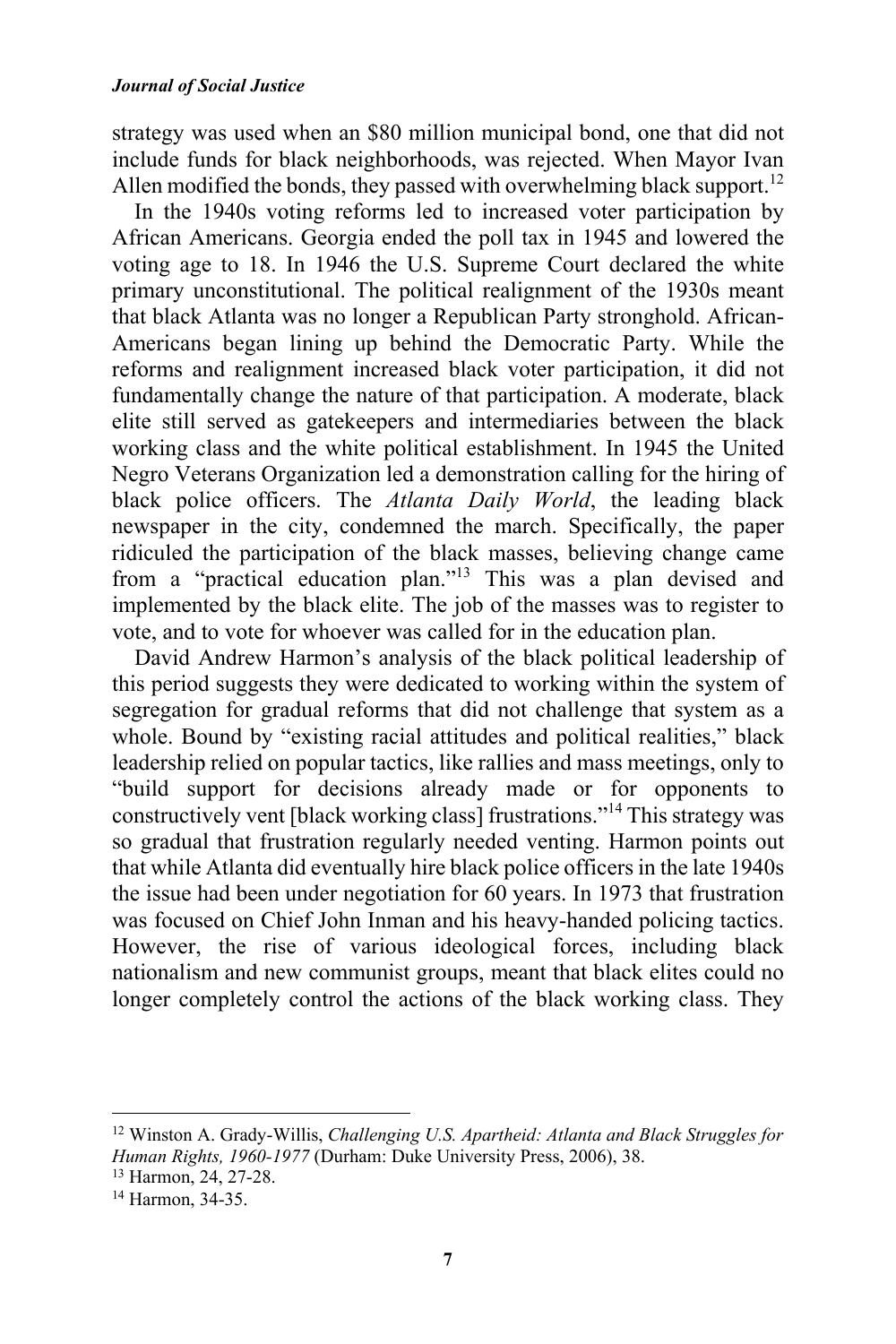certainly could not control black nationalists and other radicals.

## **THE CHANGED ENVIRONMENT**

The Atlanta mayoral election of 1969 saw an effective end to the politics of the previous era. Thanks to the voting rights wins of the 1960s, the number of black politicians in the city greatly expanded. This included, in 1973, the election of the first African-American mayor. The expansion of political opportunity meant the expansion of influential positions no longer tied to the traditional political elite. The influence of the black financial elite was also limited. Although Atlanta had a large population of wealthy African-Americans, this group employed only a small number of black people. In 1972 the total was slightly more than 4,200 workers.<sup>15</sup> Most black people were not financially dependent on other black people. In addition, new political possibilities were opening up. This provided a perfect environment for an expansion of political discourse and the proliferation of activity Tuck wrote about. Various ideologies competed for hegemony including communist, reformist, and nationalist. The competition was one of outreach and respect. Groups worked to reach as many people as possible and win them over. A true test of having won people over was whether or not folks would respond to a call for a demonstration. Following an organization into the street did not mean buying into that organization's ideology, but it did mean accepting, at least in part, how the members of that organization articulated an issue. Throughout 1973 various organizations presented solutions to police violence including a civilian review board, a city ombudsmen, and, of course, the firing of Inman. Yet as the year progressed, and the number of murdered and assaulted rose, more working-class blacks were willing to listen, and even accept, a radical critique of the police.

A quick review of stories from the *Atlanta Constitution* shows that opinions about the Atlanta police, in general, and Inman, in particular, were becoming more negative as 1973 wore on. In May Inman was directly confronted during a public meeting by a city council candidate who questioned the chief about leniency towards police who break the law, including brutality. Inman's answers proved unsatisfactory to at least one black man who demanded the chief prove he was not racist through an investigation by the Atlanta Community Relations Commission.<sup>16</sup> The Commission was a 20-member group created by the city, its member were

 $15$  Jones: 96.

<sup>16</sup> Bob Allison, "Prove You're Not Racist! Inman Heckler Yells," *Atlanta Constitution*, May 4, 1973.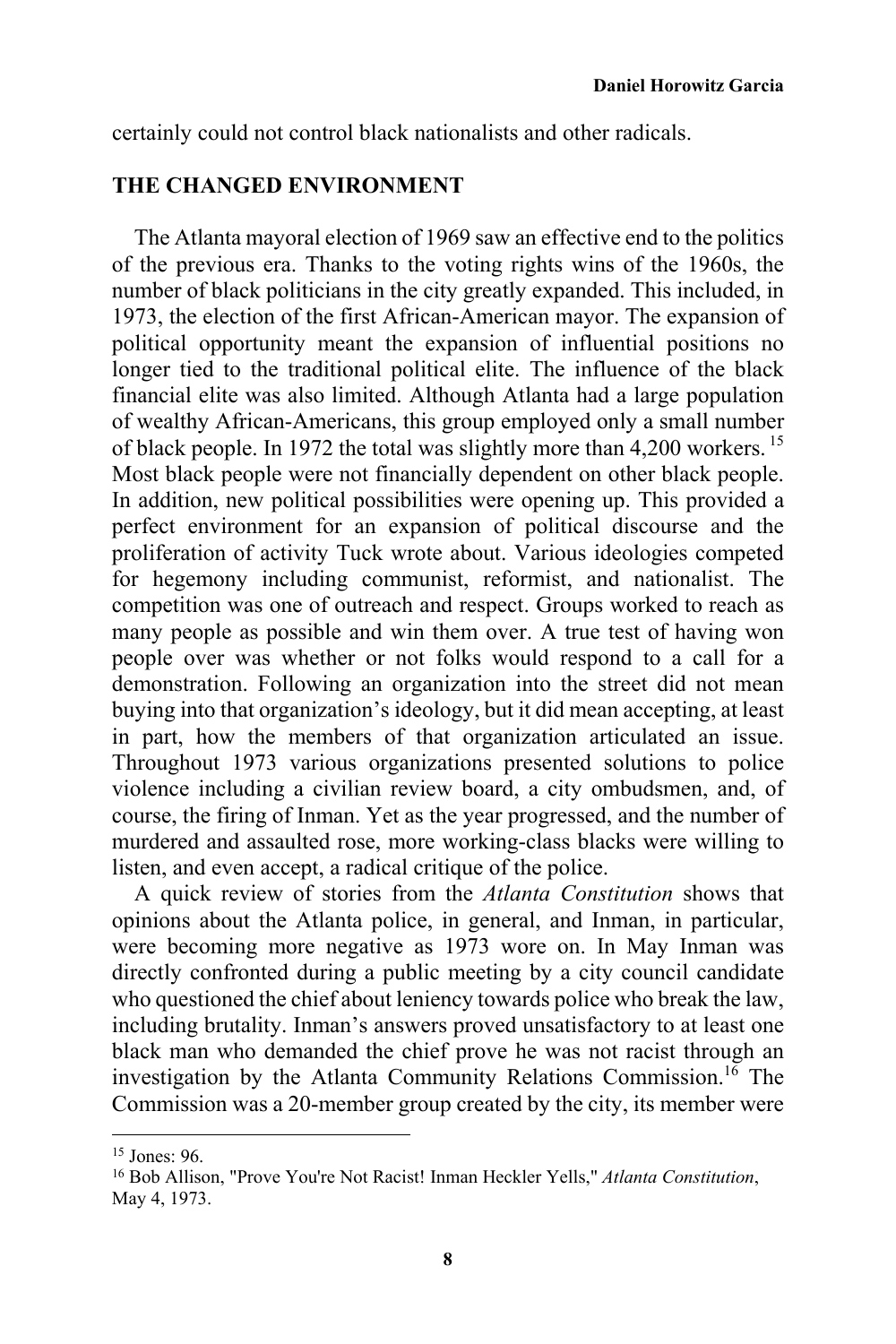appointed by the mayor, to study race relations, investigate discrimination, and make recommendations. That a community member would demand an investigation from such a group shows that such reform efforts were seen as at least potentially effective by some. Inman declined to accept the investigation. Instead he attempted to repair his image.

The fact is John Inman needed to work on his image. The assaults and killings in the black community were turning black opinion against the police, and the rising crime rate was making white people uneasy with his performance as well. Inman added to the fire by launching a police investigation of corruption against a city alderman. The investigation was so transparently political that even the *Atlanta Constitution*, not a participant in radical discourse to say the least, issued an editorial calling for his censure by the city council. "The city is sick of little men trying to put the blame on others for this mess," the editorial read. "It wants no police organization talking about 'taking over.' It despises unwarranted charges being brought against men until there is reasonable expectation they are guilty."17 If only the black population were turning against him, Inman could have weathered the storm. But this editorial shows he was losing support among white businessman, and no one in Atlanta politics could afford that. Inman counterattacked with a photo op.

Seven black women from southwest Atlanta met with Inman in June to discuss "black hoodlums and drunks" in their neighborhood. Accompanied by a "white welfare case worker," the women complained about muggings and robberies in their neighborhood going uninvestigated. They demanded a more responsive police force with greater presence in the community. Inman was happy to oblige and promised the situation would improve once 33 new officers were hired. The reporter concluded, "There was little doubt that the women were all impressed with the reception they got from Inman and the hopes he expressed for more curtailment of crime in the future."18 In truth there is little doubt this was a puff piece designed to help Inman with his persona in the black community. In the entire year of 1973 this is the only time Inman voluntarily met with low-income, black people. However, the event does suggest that some segment of working-class blacks were potentially willing to view the police as an ally rather than another entity in their community to be feared. Neither Inman nor the mayor's office capitalized on this potential, and it soon evaporated.

In September anger towards Inman began spilling over on the mayor.

<sup>&</sup>lt;sup>17</sup> "Stop This Police Mess," Atlanta Constitution, March 3, 1973.

<sup>&</sup>lt;sup>18</sup> Sam Hopkins, "Inman Hears Fears of Black Mothers," *Atlanta Constitution*, June 1, 1973.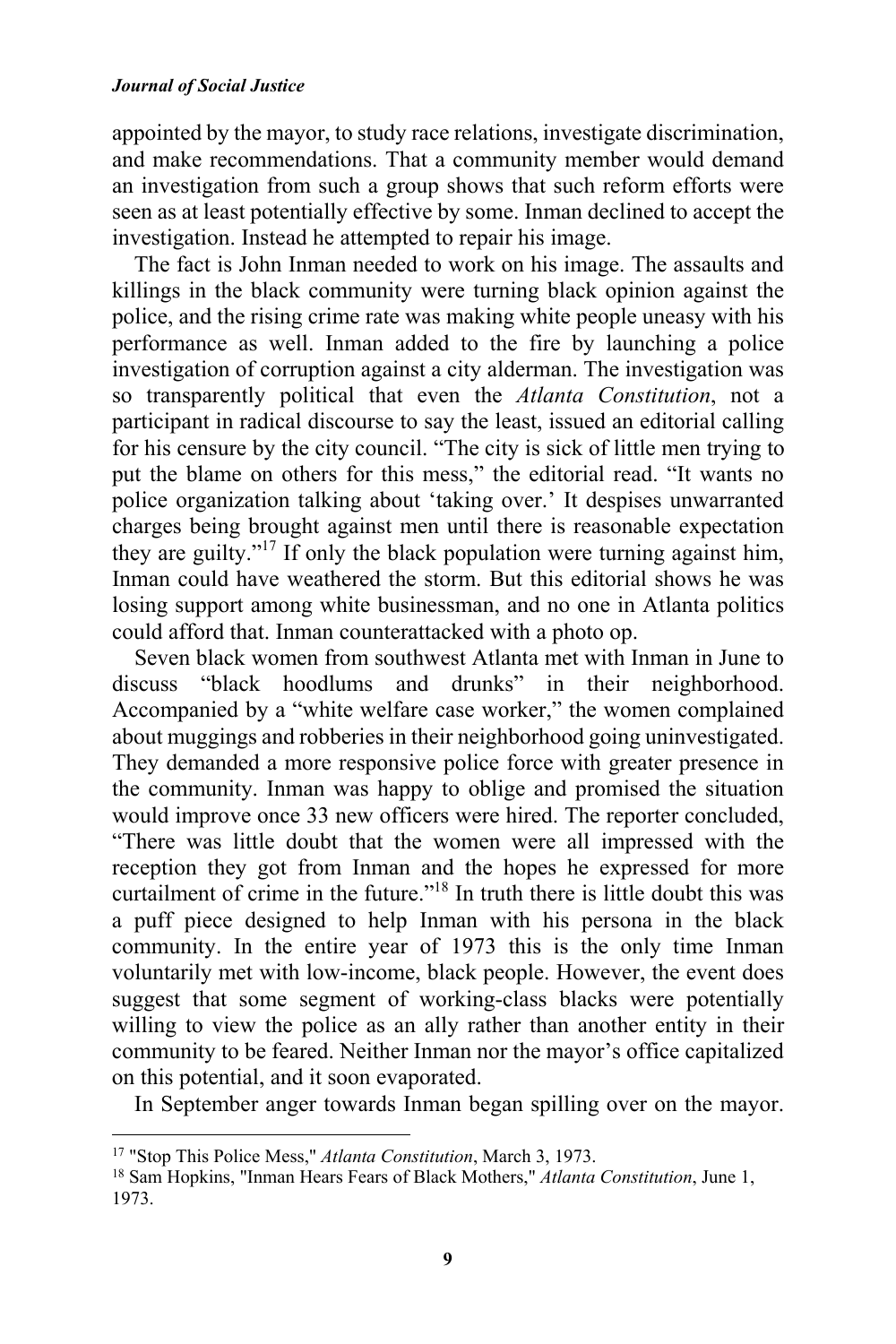The Metro Summit Leadership Congress, a coalition of civil rights organizations, interrupted Mayor Sam Massell's press conference to demand he fire Inman. The 25 protestors included candidates for city council, notably long-time activist Ethel Mae Mathews. The group met with the mayor but was dissatisfied and picketed city hall for two hours. Apparently Massell was also dissatisfied since at one point he walked out of the meeting, although he later returned. In addition to calling for Inman's firing the protestors wanted more black police officers, police to live in the city of Atlanta, and an end to "policemen murdering black people." This action was a response to the police assault on Claudette Pinson, a 15-year-old, developmentally disabled girl who was reportedly punched in the stomach by police.<sup>19</sup> She was the second teenage girl to be assaulted in four months.

By the time of Pinson's assault 13 people had been killed by the police over the course of the year. Although a police probe of the Pinson case was promised, it yielded nothing. An independent inquiry was attempted by the United Church of Christ's Commission for Racial Justice. The Commission held a two-day hearing on police brutality. The Commission heard testimony from a variety of witnesses and victims of police violence as well as then Vice Mayor Maynard Jackson. Inman and Massell refused to speak to the researchers. The Commission found that police killings in Atlanta were the highest in the nation, twice that of New York, Oakland, or Chicago. The Commission also reported: "Without a doubt police brutality and misconduct against the black community has reached a crisis proportion that threatens to incite racial rebellion and other acts of violence in Atlanta." In addition to killing, police were accused of "discourtesy, false arrests, excessive use of force, planting evidence."20 The city was already known in 1973 as a place for counterculture and radicalism in the South, but Atlanta was now developing a national reputation for police violence.

### **ENTER THE LEFT**

 

In 1972 the victory at the Mead Corp. did more than win gains for black workers. It showed the effectiveness, and the tensions, in building a united front of radicals and reformers. It also launched Sherman Miller into the

<sup>&</sup>lt;sup>19</sup> Jim Merriner, "Incident Flares Tempers: Massell Gets Police Brutality Protests," *Atlanta Constitution*, September 11, 1973. 20 Frederick Allen, "Police Brutality Hearing Begins," *Atlanta Constitution*, September

<sup>15, 1973.</sup> Jim Merriner, "Firing of Inman Demanded Again," *Atlanta Constitution*, September 20, 1973.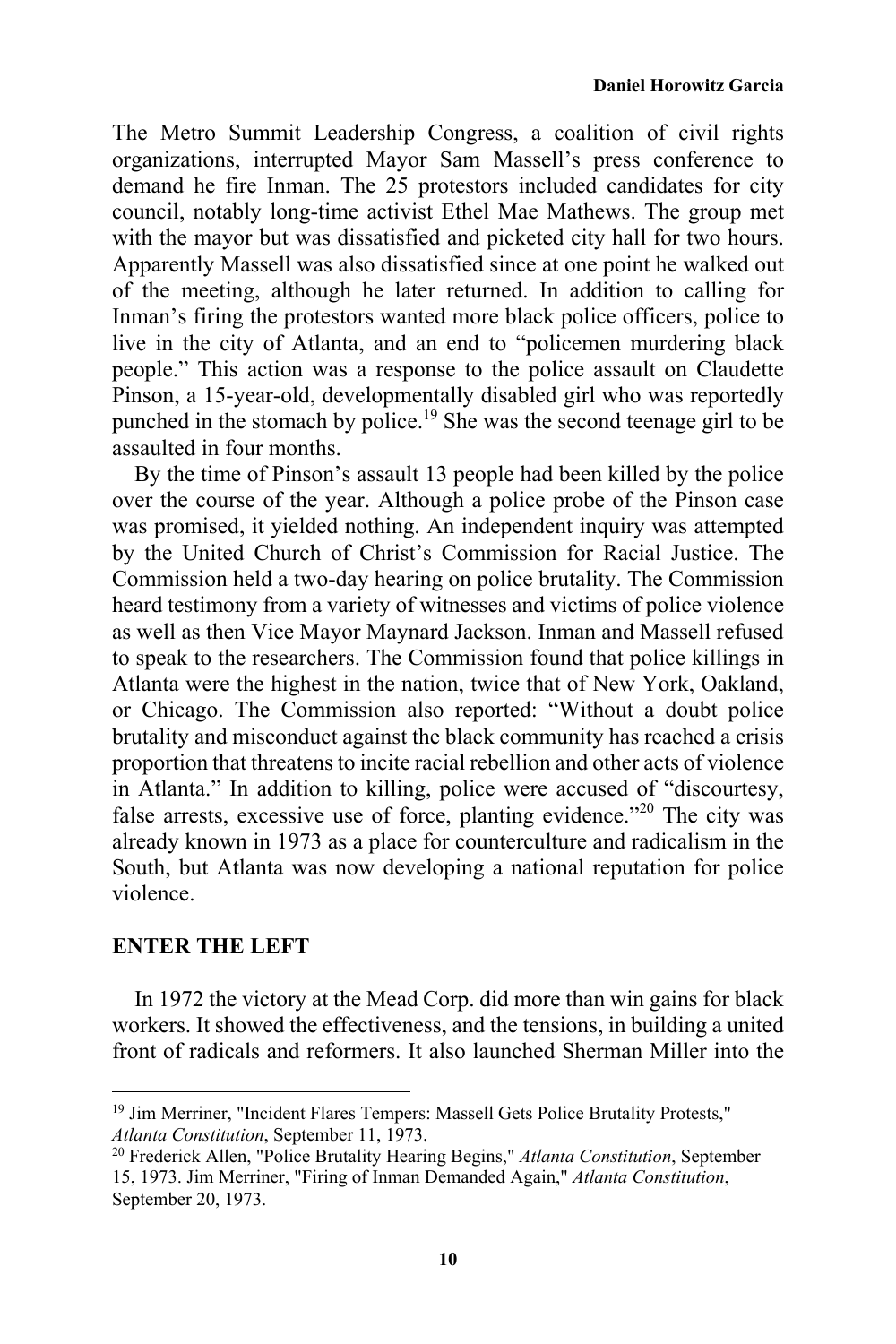spotlight. Miller was chair of the strike committee at Mead, and he was also a member of the October League (OL). The OL was formed out the remaining activists from Students for a Democratic Society (SDS), a national organization of college students, mostly white, that was radical but not ideological. In 1969 the organization of thousands of students across the country imploded due to a civil war among various communist factions. Out of the ashes of this collapse came many new communist organizations including the OL.

The "new communist" organizations were groups that adhered to ideas of Marxism-Leninism but rejected the Communist Party USA (CPUSA) and the Soviet Union. Groups like the OL embraced "antirevisionism." Antirevisionism was a denunciation of the Soviet Union's rejection of Stalin. In 1956 Nikita Khrushchev made a speech at the USSR party congress condemning Stalin for his crimes. New communist groups broke with this condemnation, calling it a revision of history.<sup>21</sup> Some groups, like the OL, claimed the Soviet Union as a deformed state morally equal to other capitalist nations. Instead, they turned to China for a purer form of Leninism. The potential recruiting pool for groups like the OL was quite large in the early 1970s. One poll in 1970 found more than three million college students (40% of the total) thought a revolution was needed in the  $U S^{22}$ 

The OL was formed when two remnants of SDS merged: the Georgia Communist League (GCL) and the October League in Los Angeles. The Los Angeles grouping was centered around Mike Klonsky, a national leader from SDS who had advocated the organization work to defeat capitalism by working off campus with working-class people. The GCL was created by former members of the Southern Student Organizing Committee (SSOC), an organization of mostly white students who coordinated the involvement of young people in civil rights work. The GCL focused its work on fighting racism and the Vietnam war. The two organizations merged in 1972 and launched a program that including fighting capitalism by preventing the South from developing as a super exploited zone for corporations, fighting fascism by attacking racist politicians & organizations, and building working class power through

<sup>21</sup> Mari Jo Buhle and others, *Encyclopedia of the American Left*, Illini Books ed. (Urbana: University of Illinois Press, 1992), 48.

<sup>22</sup> Max Elbaum, *Revolution in the Air: Sixties Radicals Turn to Lenin, Mao, and Che*, New ed. (London ; New York: Verso, 2006), 4, 18.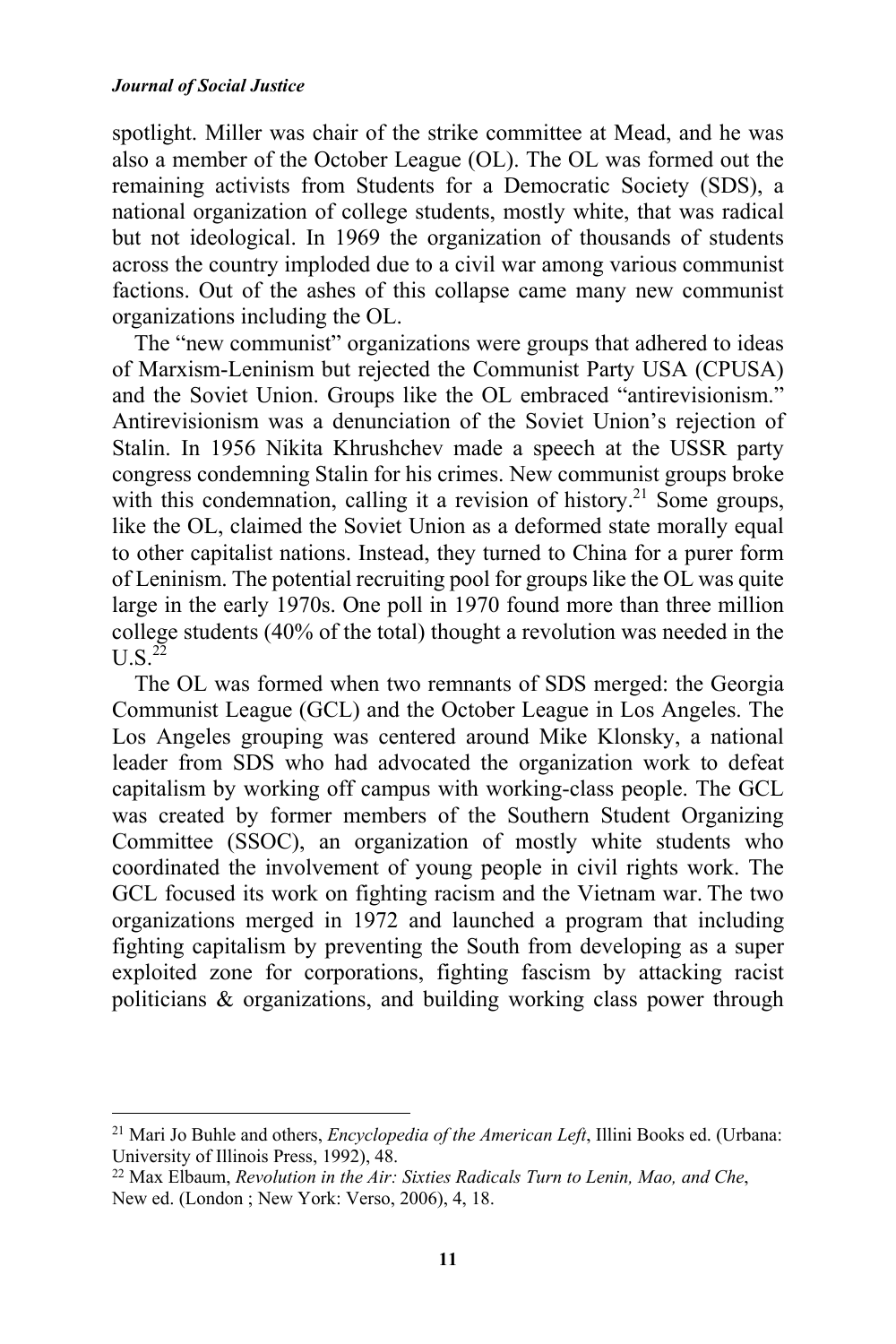multiracial workplace organizing aimed at taking over unions.<sup>23</sup>

Although the OL was not formed with a majority black membership, the black members involved were quite influential. In addition to Miller other members included Harry Haywood, a veteran of the CPUSA and creator of the "black nation" thesis which posited that the South was a culturally and economically distinct zone because of the oppression of black people. However, in 1972 the spotlight was on Miller. His organizing during the Mead strike was recognized within the Atlanta black community and nationally among radicals. After the strike Miller embarked on a speaking tour that led to a rapid national expansion of the OL.<sup>24</sup> Miller was also reflective about what the strike gained and what it did not. He noted in an interview that white workers did not join the strike, but this was not an inevitable outcome. Rather than be disillusioned he rededicated himself to multiracial organizing. "I'm under the impression that multi-national worker organizations can be built in the plant despite the widespread racism that exists, especially here in the South," he said. He also noted that multi-national, by which he meant multiracial, organizations should not "negate the particular struggles of black people."<sup>25</sup> These quotes, particularly the use of "multi-national" rather than multiracial, show the influence of Haywood's thinking and illustrate the growing acceptance of nationalist discourse in regards to race among radical groups. However, Miller is clearly opposed to separatism. The revolution he sees is one that has a plan to address white supremacy but is carried out by whites and blacks together.

Miller and the rest of the OL also ended the strike with a tense but functional working relationship with many of the old guard civil rights leaders, especially Hosea Williams. Williams had once been one of Martin Luther King's lieutenants and had thrown himself into local organizing, often to the consternation of other civil rights organizations in Atlanta. During the Mead strike Williams and other civil rights leaders made disparaging remarks about Miller and the OL members, even attempting to scare away support by pointing out their communist beliefs. Miller and other OL organizers called Williams an opportunist. In fact the workers knew about Miller's communism and Williams's opportunism and dealt with both pragmatically. As long as OL members were good organizers and Williams could bring resources to the strike, they were willing to have

<sup>&</sup>lt;sup>23</sup> Kieran Walsh Taylor, "Turn to the Working Class: The New Left, Black Liberation, and the U.S. Labor Movement (1967-1981)" University of North Carolina, 2007), 60-61, 64, 69.

<sup>24</sup> Taylor, 98.

<sup>25 &</sup>quot;Interview: Mead Strike Leader," *The Call*, November 1972.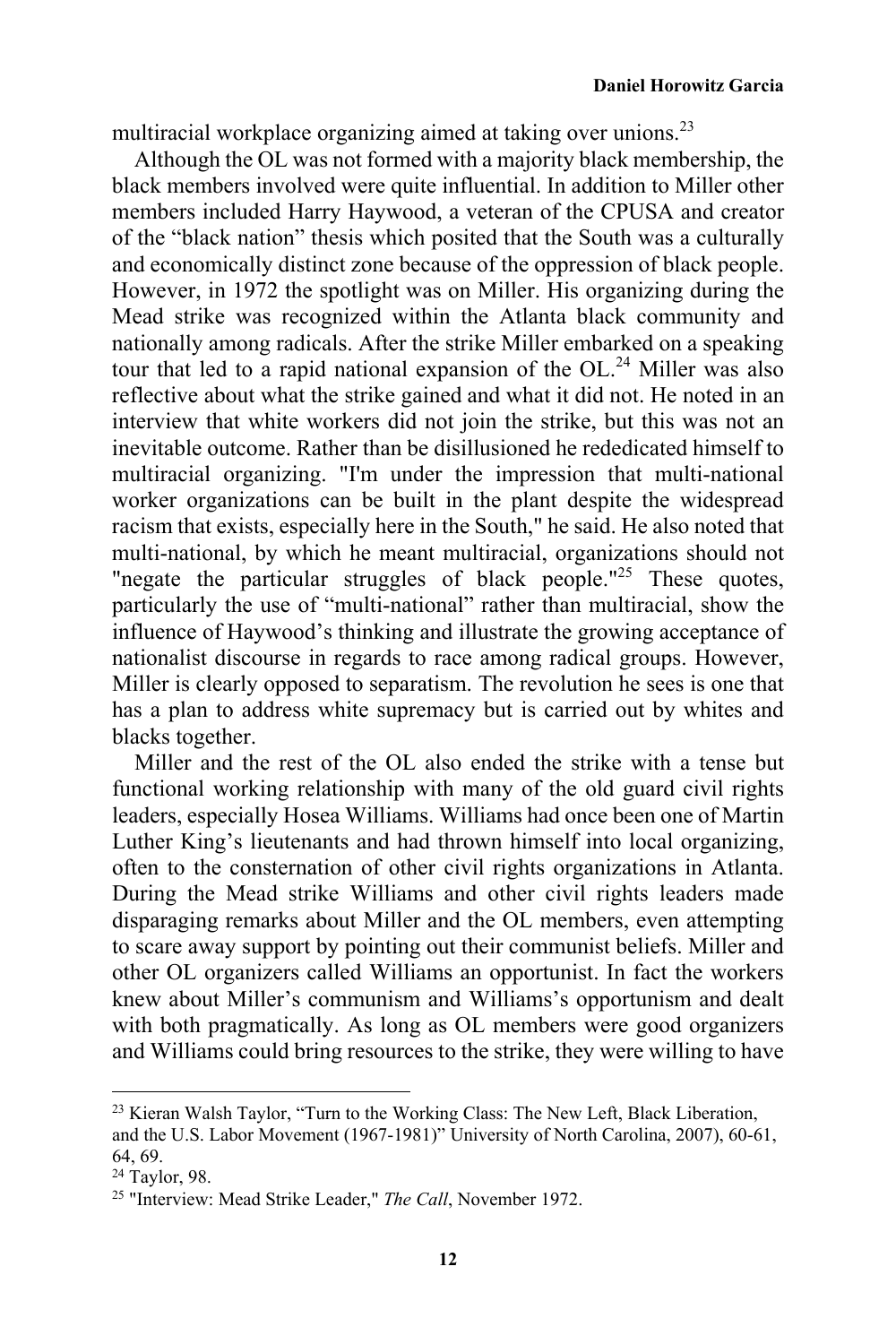#### *Journal of Social Justice*

them both.26 Perhaps it was the influence of the workers' pragmatism, but after the strike OL members refrained from publicly attacking Williams. After badly losing an election for city council president, the OL newspaper believed his loss was the result of attacks by the "local power structure" who despised Williams's "long record of militant struggle in the civil rights and Black workers movements."27 Despite his "reformist preachings," Williams had "stood up to police terror and racial discrimination" and had "drawn a line between himself and the flunkies of the big corporations like Inman and Maynard Jackson." Because of this the OL concluded that "anything but a policy of 'unity and struggle'" would be divisive and isolating.<sup>28</sup> These semi-cordial relations proved useful as the OL began organizing against police brutality.

On June 4, 1973 police shot Pamela Dixon, who was 14 years old and also developmentally disabled. Dixon was shot while allegedly wielding a knife at four uniformed police officers while her mother was screaming at the police to not hurt her daughter. She survived the shooting, was arrested, and eventually convicted of simple assault. However, her case became a rallying point for organizations throughout the city. In the days after she was shot tenant organizations, high school groups, civil rights organizations, and radicals came together to create the Pamela Dixon Defense Committee. The community elected Sherman Miller chair.<sup>29</sup>

Leftwing groups had been prepared to organize around the Pamela Dixon case. In 1972 groups like the OL, the Black Workers Congress, the African Liberation Support Committee, and others formed the Atlanta Anti-Repression Coalition (AARC). The AARC was a vehicle for community organizing by the left. It had a different ideological character than the civil rights organizations, and it had a different organizing style as well. The group began organizing in housing projects, including Capitol Homes where Dixon was shot. The AARC, in attempting to create the "broadest kind of movement," worked to instill a "perspective broader than simply anti-police" among the people. They did this through door-to-door, one-on-one conversations in the community. As co-chair Don Stone explained, this was done to "see where people's heads are, and on the basis of that gear up for the long range process of building that movement." The conversations were not simply listening sessions, they were also political education. AARC organizers made sure people knew that the firing of

<sup>&</sup>lt;sup>26</sup> Taylor, 91-93.<br><sup>27</sup> "Black Mayor Elected in Atlanta," *The Call*, December 1973.

<sup>&</sup>lt;sup>28</sup> "Stop Racist Police Terror," *The Call*, August 1974.<br><sup>29</sup> "Rally in Capitol Homes," *The Great Speckled Bird*, August 6, 1973. "Pamela Dixon," *The Great Speckled Bird*, August 13, 1973.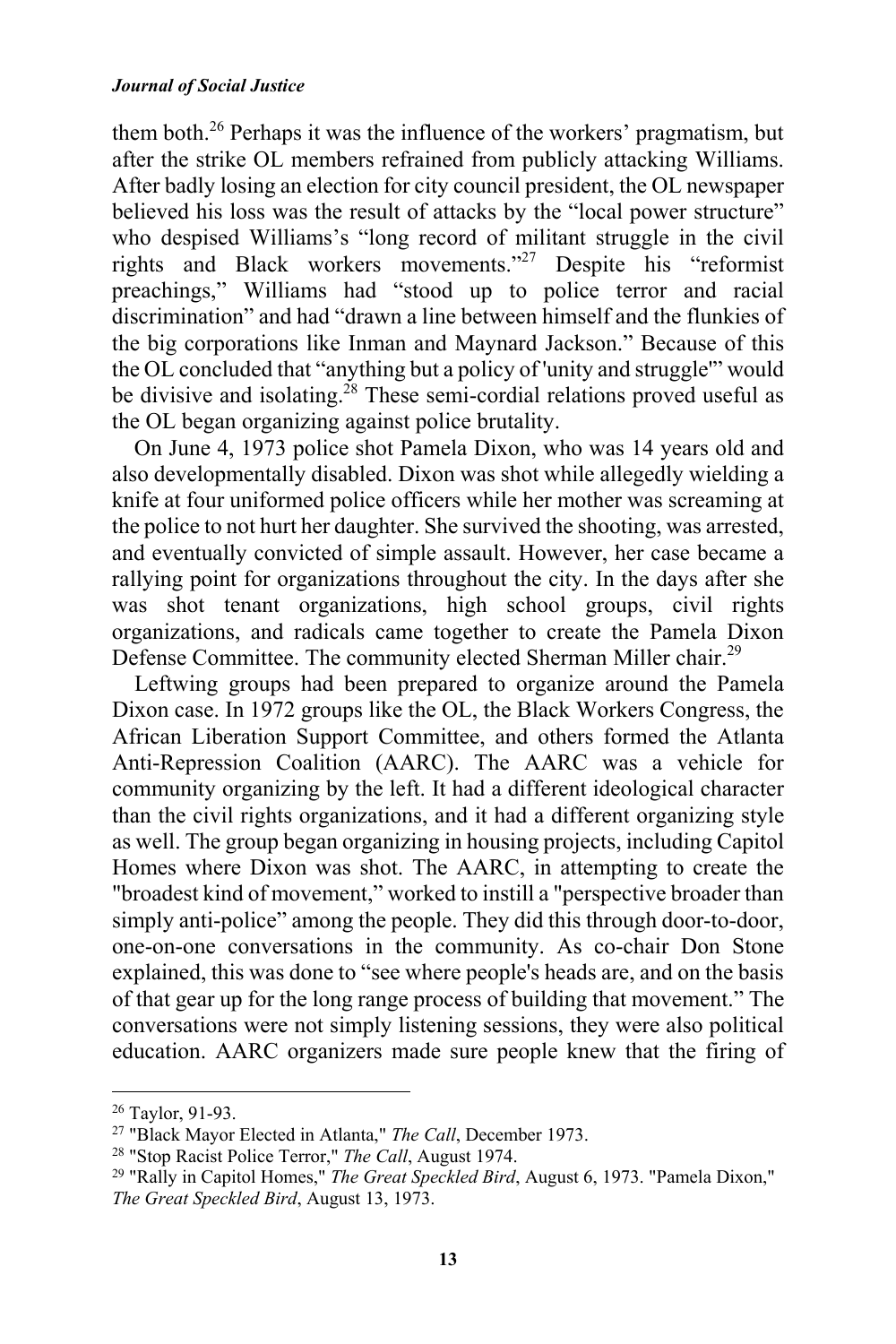John Inman would not be enough to fundamentally change the relationship between black people and the police. Betty Bryant, also co-chair of the organization, made it clear that only ending capitalism would accomplish that goal. She said AARC saw organizing in the community as a "means of educating the people--and more or less getting them ready to understand that capitalism has got to go."30 The OL especially contrasted this with civil rights organizations, notably Williams, who were "unwilling to rely totally and consistently on the masses of people."31 Williams and other civil rights leaders were also willing to settle for short-term reforms while the AARC organizers wanted to tear down the system. Any differences between radicals and reformers, however, was set aside in June when the community erupted in response to another killing.

While allegedly attempting to serve an arrest warrant two black police officers killed 17-year-old Brandon Gibson, a resident of Bowen Homes. Gibson did run from the officers, but it is unclear if the police identified themselves during the attempted arrest. It is also unclear exactly how Gibson was killed. The first reports were that Gibson grabbed an officer's gun and was shot by a third policeman in order to save the lives of the arresting officers. This narrative was quickly disputed. The main witnesses to the story were the officers involved and Charles Stephens. Stephens was identified as an ice cream vendor in the *Atlanta Constitution*, but the counterculture paper *The Great Speckled Bird* found in its investigation that Stephens may have been a police informer. The *Bird* reporters also found that although Stephens claimed to have been looking through a kitchen window he was nowhere near the incident when it took place. Gibson's younger brother, Benjamin, did come to the scene and claimed that Brandon was being beaten by police and never held the gun.<sup>32</sup>

In the days immediately after the shooting, Inman's actions, at best, did not help the situation. At worst, they inflamed it. He refused to cooperate with the city ombudsman in investigating the shooting. He also refused to meet with the mayor's office to discuss the "volatile situation" with the community.33 Inman responded to community actions with mass arrests and more violence. The day after the killing hundreds of people marched

<sup>30</sup> Paula Jacobs and Jon Jacobs, "Anti-Repression Movement in Atlanta: Where It Is and Where It Is Going," *The Great Speckled Bird*, August 26, 1974. <sup>31</sup> Stop Racist Police Terror.

<sup>32</sup> Jon Jacobs, "Community Protests Murder of Brandon Gibson," *The Great Speckled Bird*, July 1, 1974. Jim Stewart, "Investigators Get 2 Versions of Police Shootings," *Atlanta Constitution*, June, 26, 1974. 33 Jim Stewart and Barry Henderson, "Inman to Refuse City Request," *Atlanta* 

*Constitution*, June 25, 1974.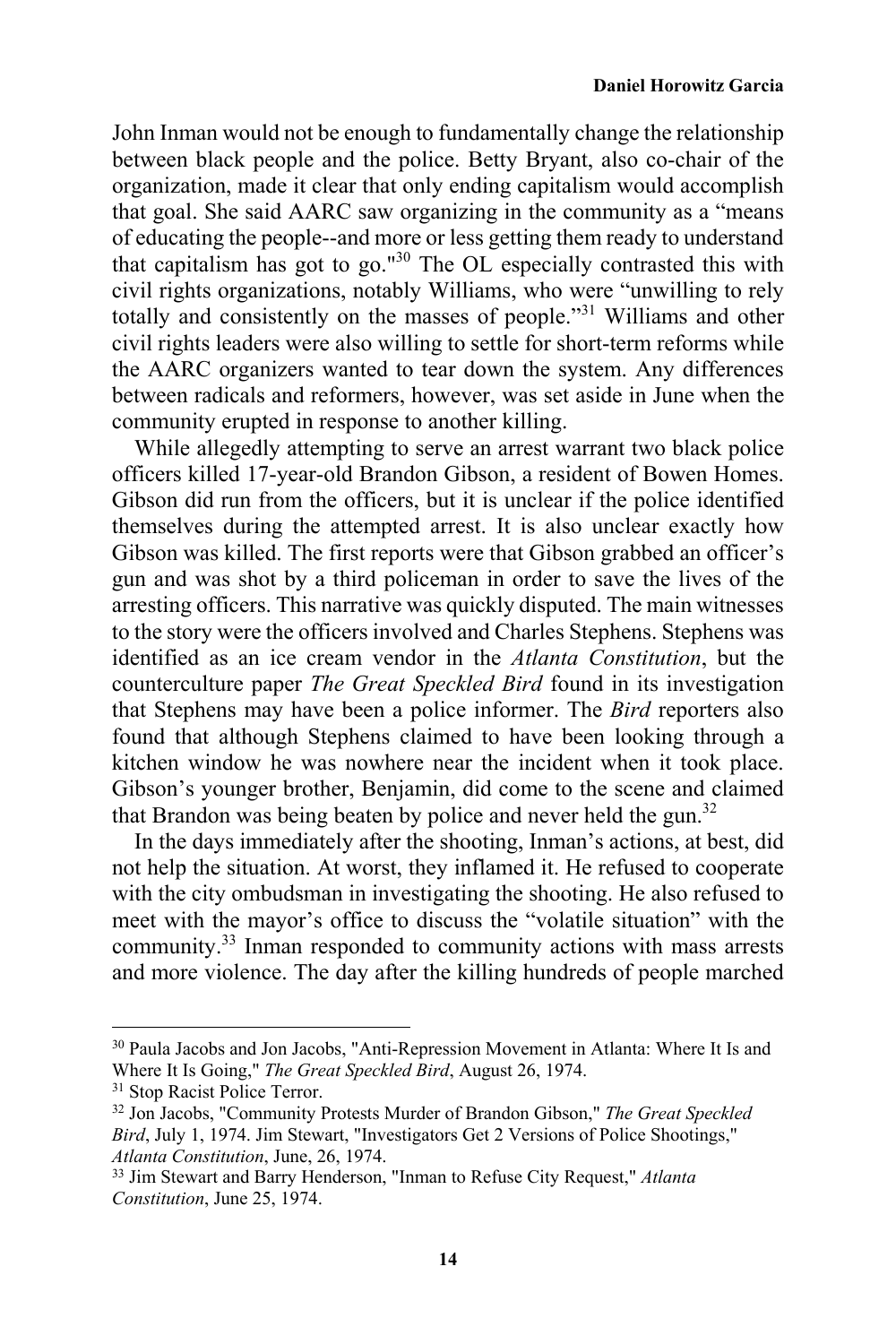from Bowen Homes to police headquarters where 35 were arrested, most for stepping on the grass. Four days after the killing, at Gibson's funeral, the police attacked an unpermitted march of 250, arresting 14 and injuring several. The funeral march was originally planned to be a procession against police brutality, but due to political pressure from the Governor and Mayor the plans were cancelled. However, a gathering of mostly working-class blacks, with a smattering of whites, congregated at the Martin Luther King memorial and marched without a permit.<sup>34</sup>

The funeral march was publicly led by Williams, but much of the organizing was done by the AARC. The Coalition had been organizing in Bowen Homes for more than a year by that time and had a good reputation within the community. Many of those who gathered at the memorial were AARC members, but the majority were outraged community members. That the officers involved in the shooting were black did little to placate community sentiment. That the mayor was black also did little. Maynard Jackson was the first African-American elected as mayor, but he was out of town at a conference during the shooting and the march and only able to issue statements calling for calm. Sentiment among black people in Bowen Homes was that Gibson's death was "one in a series of police shootings," and that firing Inman would certainly help their situation but would not alter their relationship to the "whole repressive capitalistic system."35

In fact little happened as a result of these protests. No charges were filed against the officers, some months later Gibson's brother and mother were arrested in another scuffle with police, and the Atlanta police continued to have a reputation for violence. Any changes that did occur were ones that leave little evidence. It is quite likely many of the residents of Bowen Homes gained a new political understanding of their lives. Some may have joined with anti-poverty groups in the city, and a few may have even become cadre in the OL or other leftist organizations. The questions remains if the organizing around police brutality in Atlanta in 1973 and 1974 was part of the Long Civil Rights Movement, Black Power, or something else entirely. More importantly, if the organizing didn't lead to

<sup>34</sup> Jim Stewart and Frederick Allen, "Police Arrest Williams, 13 Marchers," *Atlanta Constitution*, June 27, 1974 1974. 35 Jim Stewart and Frederick Allen, "Police Arrest Williams, 13 Marchers," *Atlanta* 

*Constitution*, June 27, 1974. Jacobs.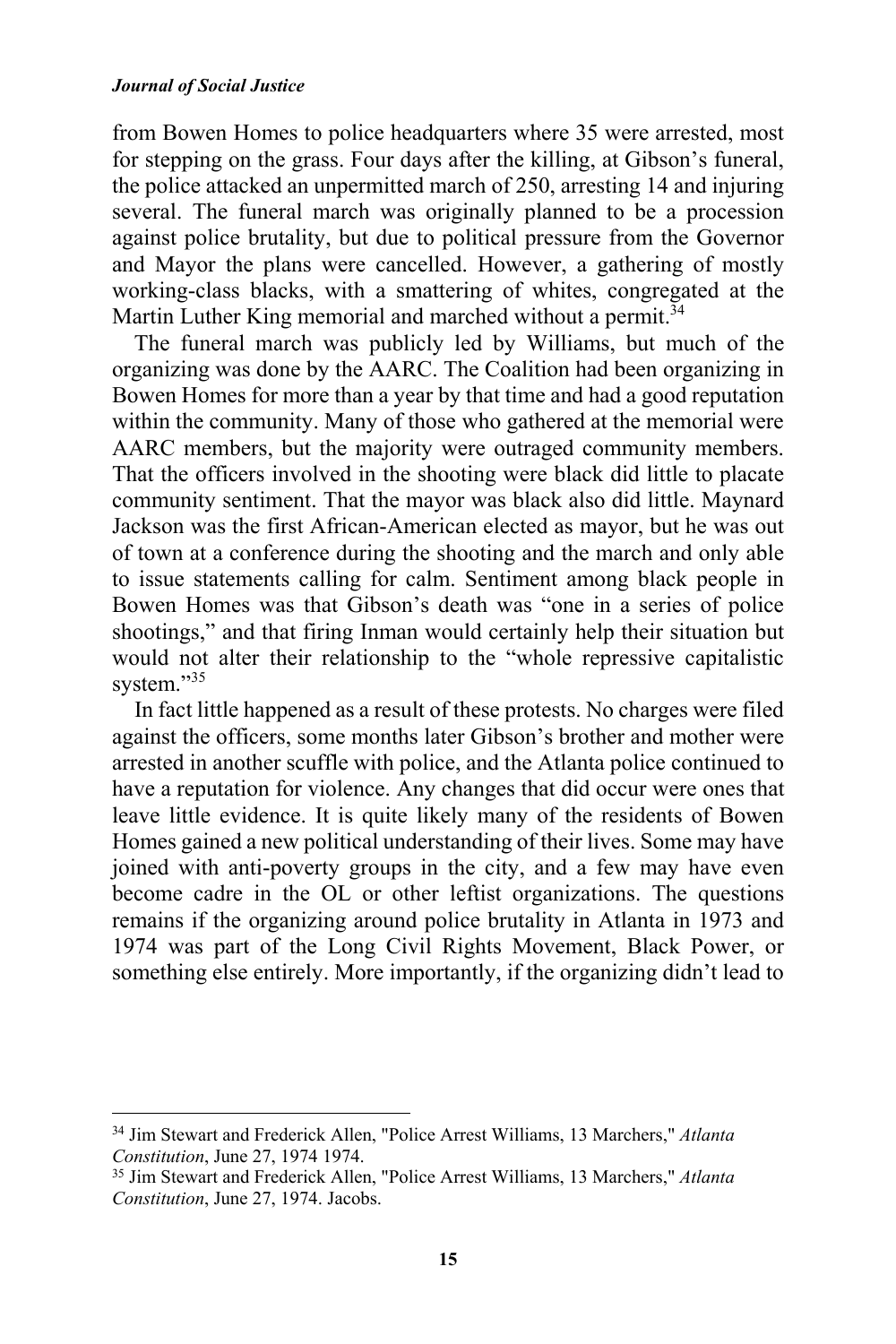tangible change, was it worth it?

# **CONCLUSION**

As this short summary shows, Atlanta in 1973 and 1974 was quite active. According to traditional civil rights narratives, the ones challenged by Cha-Jua and Lang, this sort of action would seem more suitable to the late 1960s than the early 1970s. The one saving grace for the defeatist 1970s narrative is the lack of a clear win. The Atlanta organizing did not produce a city equivalent of a Voting Rights Act or a Civil Rights Act, and therefore plays into the chronicle of a vibrant (and victorious) 1960s followed by a blasé (and defeatist) 1970s. Cha-Jua and Lang contest the traditional narrative's measure of victory and defeat. They provide a means of inquiry by looking at the ideology, discourse, and long-range objectives. If the struggle of the 1960s and 1970s had different politics leading to different goals, does it make sense to say they are the same movement? I do not think it does. Connected? Yes. But the same? No.

Tuck writes that the "hidden grassroots struggle" of the 1970s tells a story of activism continuing from the 1960s but in a different form with different leadership. Tuck disputes the idea that the 1970s saw fragmentation of activity, rather he sees proliferation.<sup>36</sup> This view is entirely consistent with both Berger's assessment as well as the Atlanta anti-police brutality story. The various left groups that emerged, like the OL and the AARC, did not come about because of a fragmented political landscape. Rather, they were the result of a proliferation of individuals looking for the expression of political, at times deeply radical, ideas. Many of these individuals, like Sherman Miller, moved to Atlanta to be part of the political scene. Yet many others, like the Gibson family, were from the city and were motivated to become involved in radical politics from their own experience. This proliferation changed political discourse within the city. No longer was black political activity dictated by politicians and other elite. As the outrage over Gibson's death shows, elites had little influence on people's actions.

Tuck also makes the point that leadership mattered. Black workingclass men and women had always been a part of black struggle, but beginning in the late 1960s their leadership was finally coming to the fore. As his story of the challenge to King by welfare mothers illustrates, this new leadership sometimes challenged the long-range objectives of the

<sup>36</sup> Tuck: 640.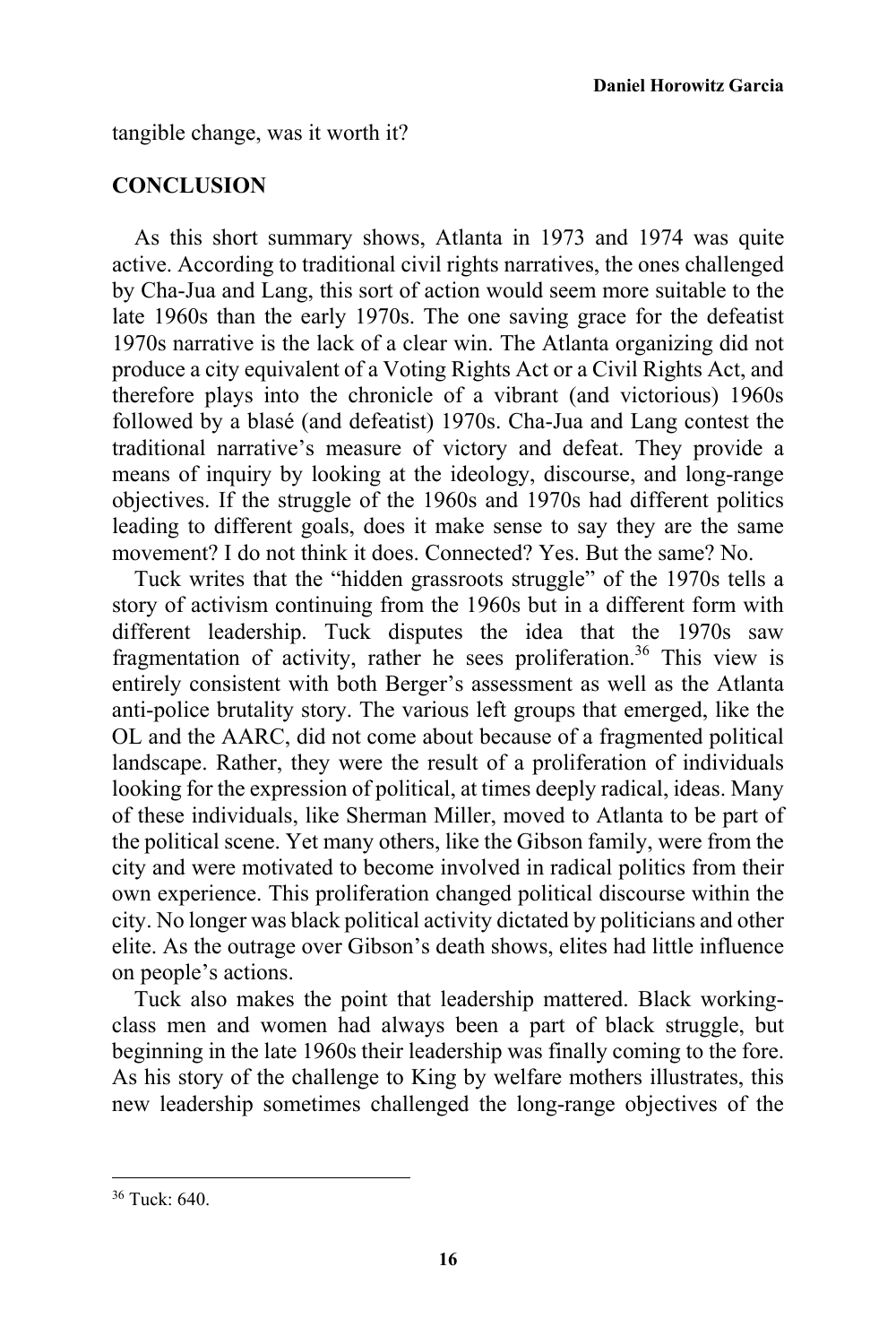traditional civil rights organizations.<sup>37</sup> This pattern was repeated in the Atlanta organizing where radical organizers worked alongside reform activists but consistently challenged the ultimate goals being fought over. Ideology was a contested terrain. Radicals, particularly those involved in AARC and the OL, articulated a united front strategy modeled on the leftwing coalitions in the aftermath of WWII. They repeatedly worked with Williams and the civil rights groups, but this does not mean they shared the same view of the world. They also brought their worldview directly to the people. While few became active communists, it is clear that radical ideas of how the police relate to poor, black people became the dominant view in the public housing projects.

Taken together we can see that early 1970s Atlanta was absolutely connected to the struggles of the 1960s, but it is more difficult to say the anti-police violence organizing was part the civil rights movement. Cha-Jua's and Lang's framework, combined with Tuck's ideas, lead me to conclude this was a transitional period where both movement frameworks were in play. However, I also conclude the transition was away from a Civil Rights Movement towards a more radical black liberation-oriented movement. Cha-Jua and Lang are right to distinguish between the civil rights and the black power movement. The details on the ground show there were ideological differences that led to different results, such as the proliferation of community organizing in the last 30+ years. Using their article we are better able to determine the impact and legacy of this period.

But what does it all mean? I conclude that although similar in many ways the watch is not a Timex, the differences are slight but significant. The early 70s in Atlanta were a time of transition. It had many of the characteristics of the civil rights movement, but some significant differences. The main difference was the creation of political space for groups that had not held formal leadership even within the civil rights movement, notably working-class black women. The struggles against police brutality in Atlanta before, during, and after the 1970s almost always had one or more black mothers in the center. From the early 1970s onward these women took formal leadership roles in that work. Moreover, they took leadership roles in other areas of struggle as well. Georgia developed, and maintains to this day, a vibrant network of anti-poverty activists and organizations made up overwhelmingly of working-class black women, the same type of women at the center of radical organizing in the seventies. This isn't the result of a leadership campaign, but it also

<sup>37</sup> Tuck: 647.